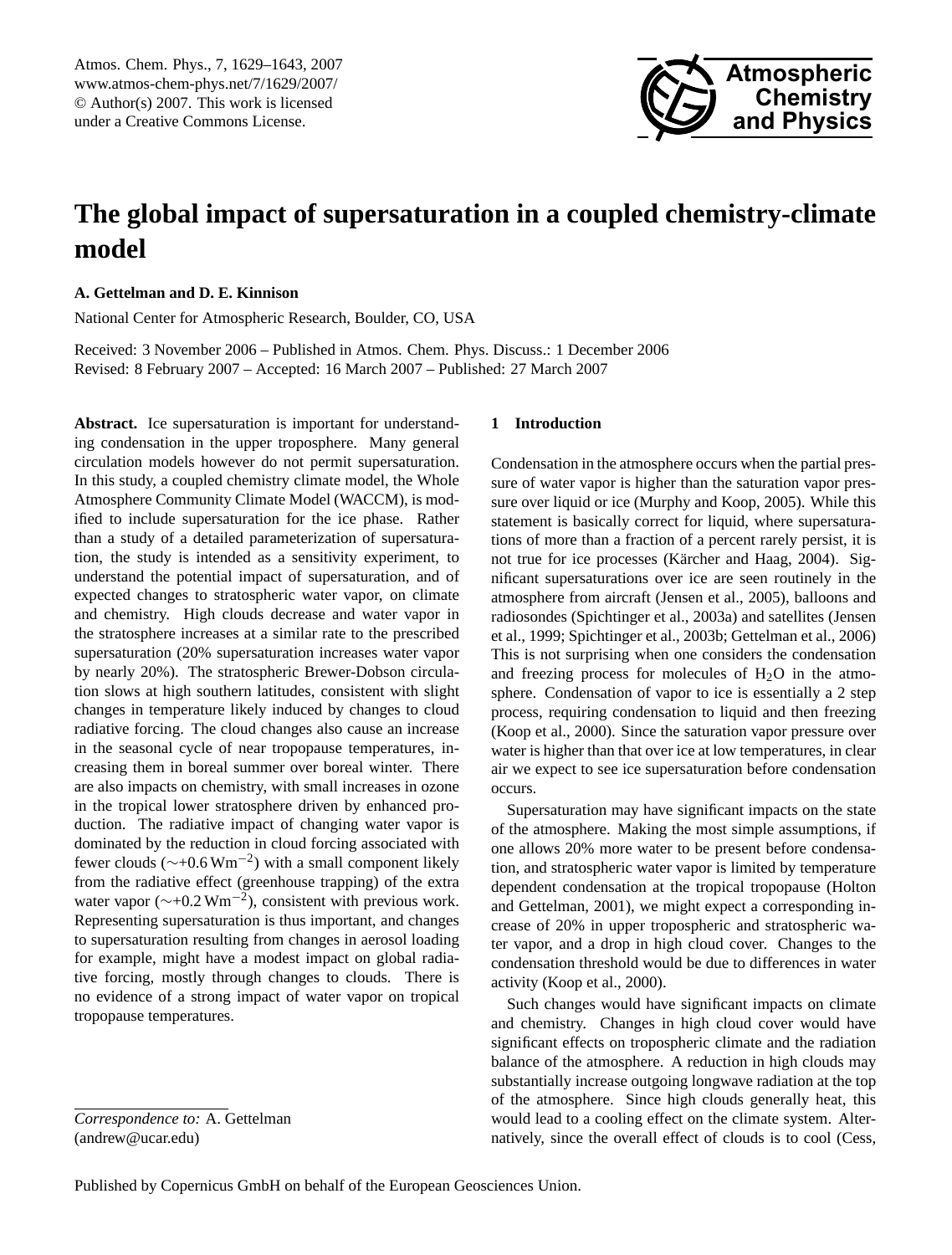[2005\)](#page-13-4) by reflecting radiation to space, a reduction in clouds might warm the planet, though it is mostly thick, low clouds that have a net cooling effect.

Changes in stratospheric water may have effects on both chemistry and climate. Since water is the dominant species in the stratospheric hydrogen budget, we might also expect differences in hydrogen radicals  $(HO_x=OH+HO_2)$  in the stratosphere, leading to changes in ozone and other trace species chemistry, particularly where hydrogen radicals dominate ozone chemistry in the lower stratosphere [\(Wennberg et al.,](#page-14-5) [1994\)](#page-14-5). In addition, stratospheric water vapor changes have been shown to impact tropospheric temperatures [\(Forster](#page-13-5) [and Shine,](#page-13-5) [2002\)](#page-13-5). Recently [Stuber et al.](#page-14-6) [\(2001\)](#page-14-6) and others [\(Stuber et al.,](#page-14-7) [2005;](#page-14-7) [Joshi et al.,](#page-14-8) [2003;](#page-14-8) [Shindell,](#page-14-9) [2001\)](#page-14-9) have speculated about a "stratospheric water vapor feedback" whereby changes in greenhouse gases force increases in tropopause temperatures, and these temperature changes induce increases in stratospheric water which may further increase tropospheric temperatures.

Most global models, however, use large-scale closure schemes for condensation that include assumptions that do not permit supersaturation with respect to liquid or ice (for example, [Rasch and Kristjansson,](#page-14-10) [1998\)](#page-14-10). For very large (100s of km) regions represented by global model grid cells this was thought to be a reasonable assumption. However, recent work with aircraft data [\(Gierens and Spichtinger,](#page-13-6) [2000\)](#page-13-6) on long flight tracks and with satellites [\(Gettelman et al.,](#page-13-2) [2006\)](#page-13-2) has shown that even at these scales supersaturation may be present.

To better understand potential aerosol indirect effects on climate, more detailed treatments of ice cloud nucleation and microphysics are being developed for global models. Including representations of supersaturation will be critical for ap-propriately nucleating ice clouds (Kärcher et al., [2006\)](#page-14-11) and for representing the affects of aerosol nucleation and freezing for ice clouds (Kärcher and Lohmann, [2002a](#page-14-12)[,b\)](#page-14-13).

Thus representation of supersaturation in global models may be important for understanding both stratospheric chemistry and tropospheric climate. This work will perform a sensitivity experiment to test this hypothesis. In this work we present simple modifications to a coupled chemistry climate model which permit bulk supersaturation with respect to ice, and use the model to understand the impact of supersaturation on simulated climate and chemistry of the upper troposphere and lower stratosphere (UT/LS) region. We emphasize that this work is not an attempt to realistically model supersaturation. It is a simple and crude method within the context of a coupled chemistry climate model to examine the impact of supersaturation and increased stratospheric water vapor. This then allows us in a consistent way to understand feedbacks on stratospheric chemistry and atmospheric dynamics.

The model and methodology is described in Sect. [2,](#page-1-0) the results are presented in Sect. [3](#page-3-0) and conclusions are contained in Sect. [4.](#page-10-0)

## <span id="page-1-0"></span>**2 Methodology**

The principle behind this work is to take a state of the art coupled chemistry climate model, and allow grid box averaged supersaturation in the simulations. Below we describe the model, the simple changes we have made, and the simulations we have performed. The purpose is not so much to evaluate the performance of the simulations against observations but to examine the differences as a result of supersaturation.

## 2.1 Model description

For this work we have utilized the Whole Atmosphere Community Climate Model, Version 3 (WACCM3) developed at the National Center for Atmospheric Research (NCAR). WACCM3 is a state of the art coupled chemistry climate model that spans the atmosphere from the surface to the lower thermosphere (∼140 km). The model is described by Garcia et al.  $(2007)^1$  $(2007)^1$ , and performs well relative to observations and to other coupled models [\(Eyring et al.,](#page-13-7) [2006\)](#page-13-7). Horizontal resolution is  $4° \times 5°$ . Vertical resolution is about 1km in the UT/LS region. We note some of the relevant features for this study below.

WACCM3 is based on the framework of the Community Atmosphere Model, version 3 (CAM3), a General Circulation Model (GCM), described by [Collins et al.](#page-13-8) [\(2006\)](#page-13-8). WACCM3 uses CAM3 as its base, and adds parameterizations for chemistry and upper atmospheric processes. The CAM model top is typically 2 hPa (45 km), while the WACCM model top is  $5 \times 10^{-6}$  hPa (140 km). The chemistry module for WACCM3 is derived from the three dimensional chemical transport Model for Ozone and Related chemical Tracers (MOZART) [\(Brasseur et al.,](#page-13-9) [1998;](#page-13-9) [Horowitz et al.,](#page-13-10) [2003;](#page-13-10) Kinnison et al.,  $2007<sup>2</sup>$  $2007<sup>2</sup>$ ). The chemistry package comprises 56-species and represents chemical and physical processes in the middle atmosphere, including inorganic nitrogen, hydrogen, chlorine and bromine chemistry, along with CH4 and its degradation products. Heterogeneous processes on sulfate aerosols and polar stratospheric clouds are included. Surface fluxes of chemical species as well as NOx  $(NO+NO<sub>2</sub>)$  and CO sources from lightning and aircraft emissions are included, as are wet and dry deposition. The chemistry is coupled in-line to the model dynamics and radiation, so that chemical species (such as ozone) affect model heating rates.

WACCM3 uses CAM3 routines for condensation and the hydrologic cycle. The model has a bulk microphysics scheme with prognostic vapor, liquid and ice that are

<span id="page-1-1"></span><sup>&</sup>lt;sup>1</sup>Garcia, R. R., Marsh, D., Kinnison, D., Boville, B. A., and Sassi, F.: Simulations of secular trends in the middle atmosphere, 1950–2003, J. Geophys. Res., submitted, 2007.

<span id="page-1-2"></span> $2$ Kinnison, D. E., Brasseur, G. P., Walters, S., et al.: Sensitivity of Chemical Tracers to Meteorological Parameters in the MOZART-3 Chemical Transport Model, J. Geophys. Res., in review, 2007.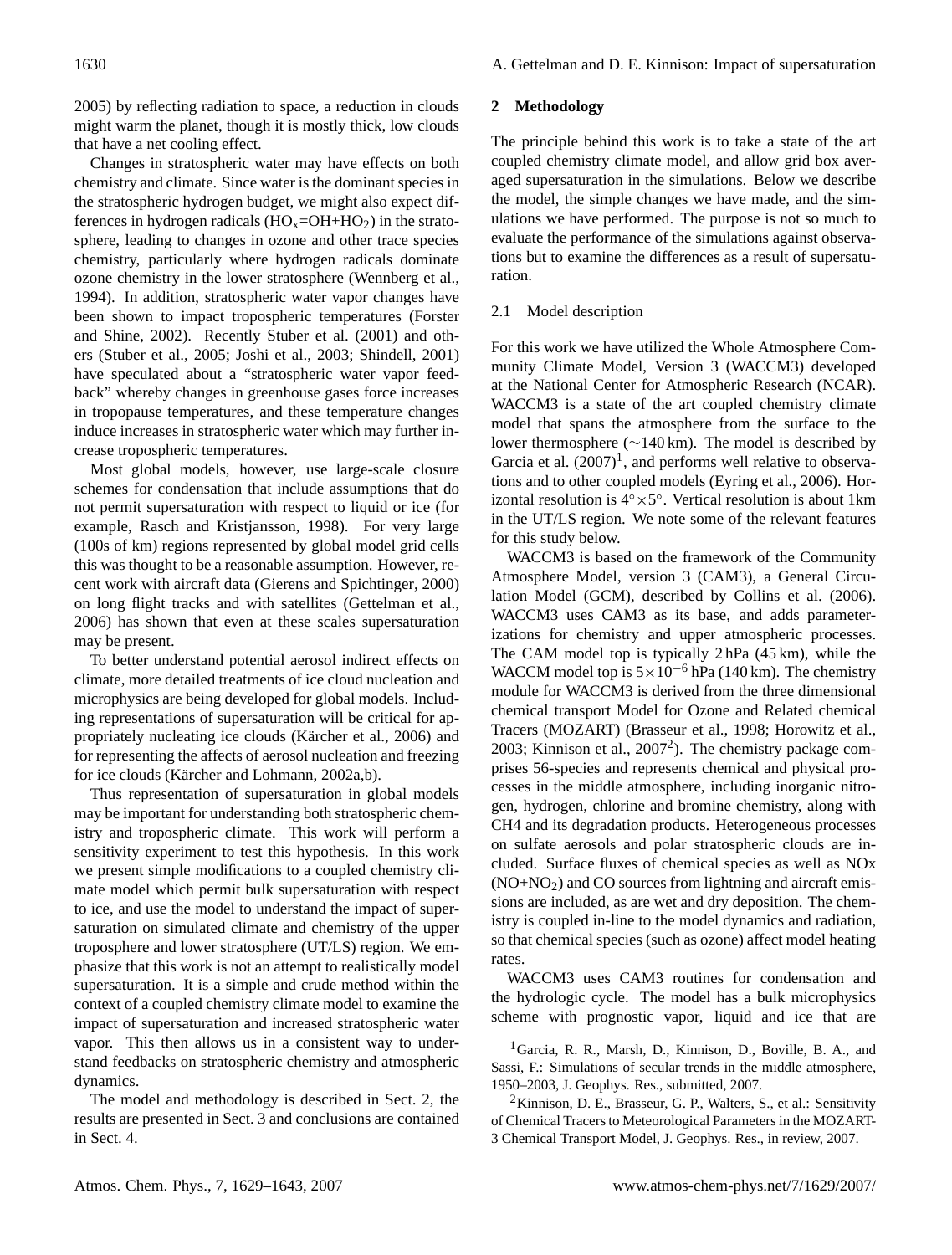conserved and advected [\(Rasch and Kristjansson,](#page-14-10) [1998\)](#page-14-10). Fractional cloudiness is the trigger for condensation and it is constrained by relative humidity (RH) following [Slingo](#page-14-14) [\(1987\)](#page-14-14), such that condensation begins at 90% relative humidity. No supersauration is permitted, and excess vapor is converted to condensate. The microphysics reduces to rate processes for determining how much condensate will precipitate at each timestep, and the humidity is constrained by the cloud fraction and condensation (macrophysics) scheme.

CAM uses a "combined" relative humidity that reflects relative humidity with respect to water for temperatures above −10◦C, with respect to ice below −30◦C, and a linear combination of the saturation vapor pressure between these limits. The simulation of the hydrologic cycle is described by [Boville et al.](#page-13-11) [\(2006\)](#page-13-11).

#### 2.2 Supersaturation

Because the bulk microphysics formulation of [Rasch and](#page-14-10) [Kristjansson](#page-14-10) [\(1998\)](#page-14-10) used in WACCM3 does not permit supersaturation with respect to ice, we have modified the formulation of the [Slingo](#page-14-14) [\(1987\)](#page-14-14) cloud fraction scheme so that the critical relative humidity threshold for starting to form cloud increases when ice is present, and can be higher than 100% RH. In the standard WACCM3 case, cloud begins to form at a relative humidity of 90%, and 100% cloud cover occurs at 100% RH. This has been modified for ice clouds so that for pure ice conditions (temperatures below −30◦C), cloud does not begin to form until RH=110% and full (100%) cloud cover occurs at RH=120%. These values are the model "merged" relative humidity. As noted above, this means that for temperatures below −30◦C, condensation will not fully occur until RH=120% over ice. Once clouds are present, the model relaxes humidity back towards ice saturation (RH=100%).Evaporation only occurs when RH is below 100%.

We note that our motivation with this scheme is to simulate the effects of supersaturation (more stratospheric water vapor and fewer ice clouds) in a manner consistent with the model physics. We are not trying to model the ice nucleation process or to physically represent supersaturation or the observed distribution of supersaturation (see below). The value of 120% is chosen as being representative of threshold values for heterogenous nucleation of ice crystals (Kärcher and [Lohmann,](#page-14-12) [2002a\)](#page-14-12), and a RH value which is observed with 0.01% frequency (see Fig. [1\)](#page-3-1).

This is of course not the ideal or preferable way to represent supersaturation in a model. Other approaches, such as the treatment of Kärcher and Lohmann [\(2002a\)](#page-14-12), allow proper representation of condensation of ice through homogeneous and/or heterogeneous nucleation and freezing of cloud particles on to aerosols. However, the bulk representation described above is internally consistent with the WACCM3 hydrologic cycle, and we hypothesize that this will increase the amount of water vapor and decrease condensation and clouds in the simulation in a geophysically realistic way, without fixing or adding water vapor to the model. Other simulations which have attempted to investigate the effect of increases in stratospheric water vapor have generally fixed water or explicitly enhanced its concentration (e.g. [Forster and Shine,](#page-13-5) [2002;](#page-13-5) [Stuber et al.,](#page-14-7) [2005;](#page-14-7) [Stenke and Grewe,](#page-14-15) [2005\)](#page-14-15). This sensitivity study should be thought of as imposing supersaturation, which is conceptually between imposing water vapor changes and explicitly modeling microphysical processes that give rise to supersaturation, but allows us to consistently examine the effect of imposed supersaturation.

#### 2.3 Impact

The results of the supersaturation treatment described above are illustrated in Fig. [1](#page-3-1) and compared to observations in the upper troposphere over ±45◦ latitude. The figure represents instantaneous output every 15 days during one year of simulation and daily observations from the year 2004. Note that the vertical scale is expanded using logarithmic scaling. The base case simulation (solid gray line) has a maximum permitted relative humidity of 100%, and an increase in the frequency of RH values just below this. This is not observed in RH measurements from the Atmospheric Infrared Sounder (AIRS-black solid line). AIRS measurements of RH and the frequency of supersaturation in AIRS are discussed by [Get](#page-13-2)[telman et al.](#page-13-2) [\(2006\)](#page-13-2). Figure [1](#page-3-1) uses an updated version (version 4) of the AIRS retrieval which has less supersaturation than reported by [Gettelman et al.](#page-13-2) [\(2006\)](#page-13-2).

The changes to the cloud scheme in the model discussed above result in a shift of the PDF into the supersaturated range for the supersaturated (SSAT) case. The extent and frequency of supersaturation in the simulations is now larger than observed, with the simulation over predicting supersaturation between 100–150% RH and under-predicting it at higher values. Additional constraints could be added to the scheme to better reproduce the RH PDF in Fig. [1,](#page-3-1) but our goal is merely to generate some modest supersaturation. As noted, better treatments designed to represent the nucleation process would produce better results. These simulations are intended as a self consistent sensitivity study.

# 2.4 Simulations

For analysis, two 22 year integrations of WACCM3 were performed at 4° × 5° horizontal resolution. The model has 66 levels in the vertical with resolution of about 1 km in the UT/LS region. In one (Base) simulation the standard WACCM3 configuration was used with annually repeating 1995 boundary conditions. This includes Sea Surface Temperatures from 1995 and levels of  $CO<sub>2</sub>$  and chlorine compounds appropriate for that year. An identical "supersaturated" (SSAT) simulation was run with the same boundary conditions, but with the code modified to allow supersaturation for the ice phase as described above. The last 15 years of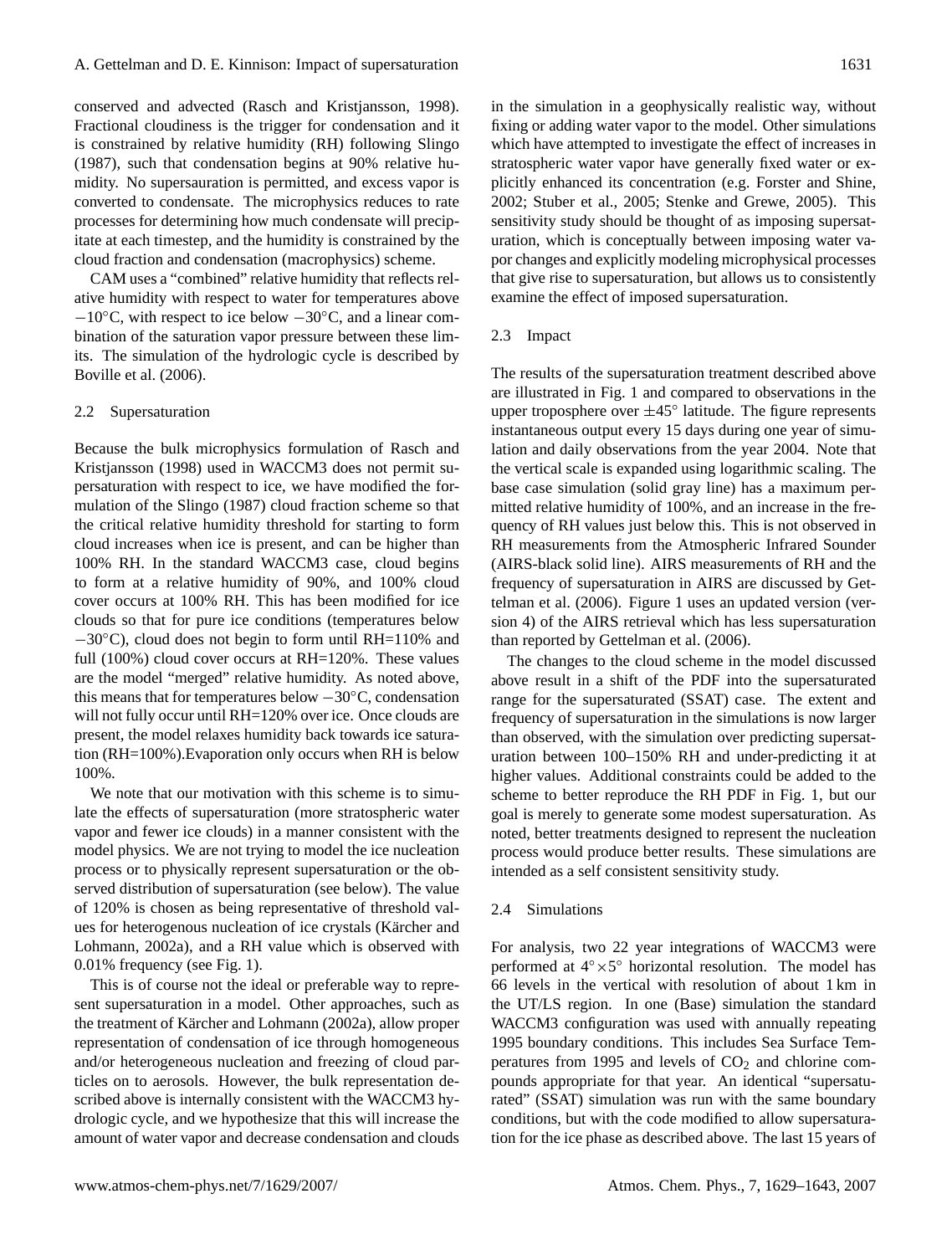

<span id="page-3-1"></span>Fig. 1. Probability Distribution Functions (PDFs) over 500–150 hPa and ±45<sup>°</sup> latitude for AIRS RH observations for 2004 (black), the base WACCM simulation (solid gray) and supersaturated WACCM simulation (dotted gray).

model output is used for all analysis. We have repeated the analysis in this paper on varying sets of 5 and 10 year periods from each run. All the conclusions are qualitatively robust relative to inter-annual variations. There are some quantitative differences in the extra-tropics where variability is larger, but the conclusions are unchanged.

# <span id="page-3-0"></span>**3 Results**

In this section we discuss the main results from comparing the two WACCM3 simulations, referred to as the "Base" and "SSAT" (or "supersaturated") cases. We will first discuss cloud and water vapor fields since these are most directly impacted by the changes. We will then discuss the impact on the circulation (transport) and temperature, including chemical tracers of transport. We will then discuss ozone and other chemical species, and finally examine the radiative balance of the simulations and how they are related to other differences.

# 3.1 Clouds

In the tropics, the maximum zonal mean cloud fraction for high clouds in the base simulation is found at  $200-250$  hPa (0.4). At the tropopause, cloud fraction is 0.2. The latter is almost exclusively cirrus clouds generated from the stratiform cloud parameterization. By raising the threshold for high (ice) cloud formation, the mean cloud fraction is decreased by nearly half (cloud fraction goes down by 0.17 from 0.4), as indicated in Fig. [2a](#page-4-0). At pressures greater than 600 hPa the differences are minor. The largest decreases are at 200 hPa and coincident with the maximum high level cloudiness. There are smaller changes at high latitudes. Analysis of cloud changes sorted by optical depth indicates that most of the changes are to high clouds with optical depth less than 3.6, which are defined as cirrus clouds based on the International Satellite Cloud Climatology Project (ISCCP). The largest changes are to clouds with optical depths less than 0.3 (thin cirrus). Regionally the largest changes occur where the cloud fractions are largest, in the tropical Western Pacific region. Changes are larger in June–August than in December–February.

Consistent with the change in cloudiness, model grid box averaged cloud ice mixing ratio goes down almost everywhere in the simulations with supersaturation (Fig. [2b](#page-4-0)). As a result of the scheme which permits in-cloud supersaturation, in-cloud ice water paths also decrease. In the tropical upper troposphere, the change is up to −50% and maximizes near the freezing level. Cloud liquid is less affected. As a result total precipitable water decreases by only 10% in tropics (not shown), because ice is only 15% of total condensate.

Associated with this decrease in cloudiness is a small increase in global mean precipitation. The global increase in both rate and total is about 4%, and occurs mostly in the central to eastern Pacific Inter-Tropical Convergence Zone (ITCZ), and over the Atlantic ocean. There are slight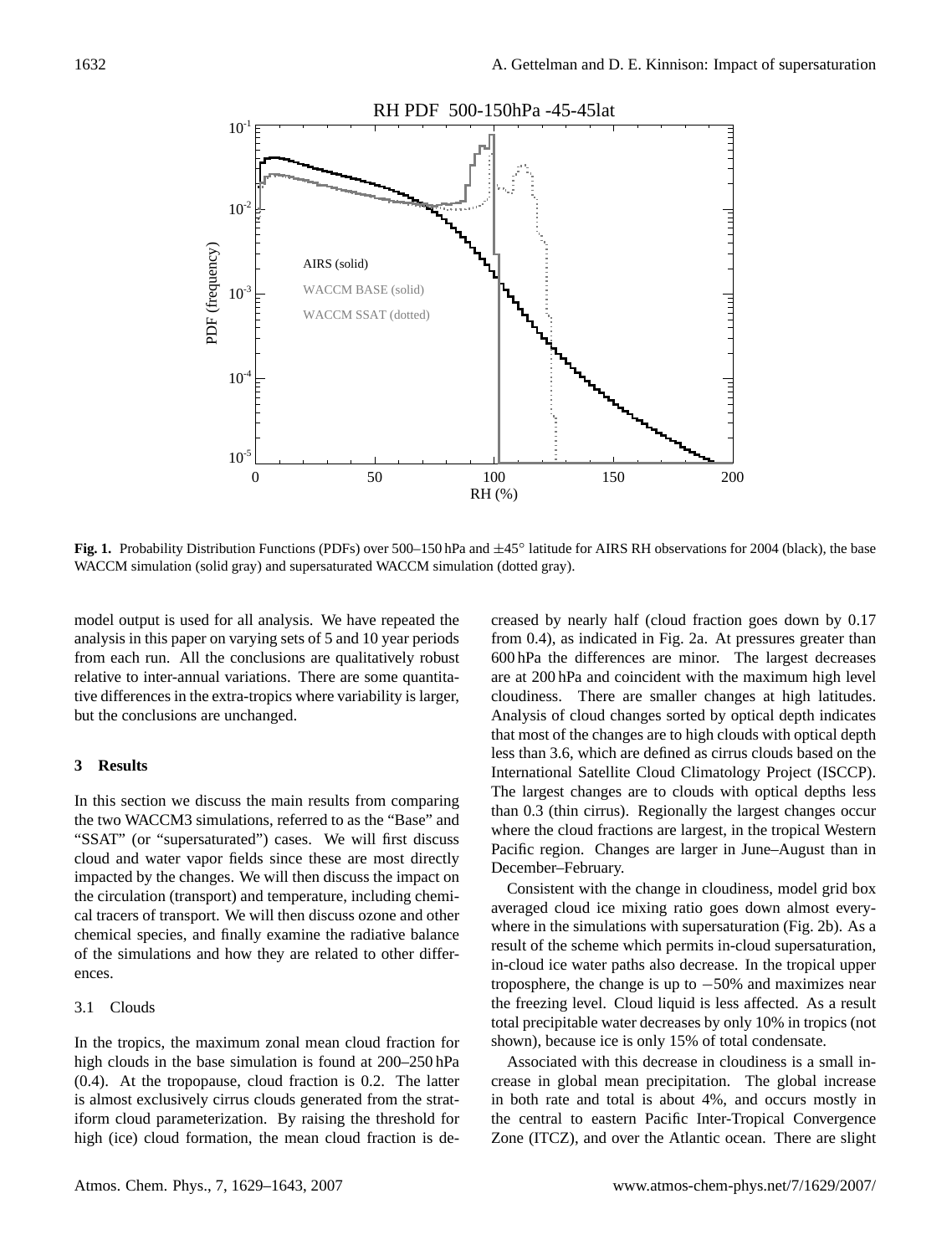

<span id="page-4-0"></span>**Fig. 2.** Annual zonal mean percent differences (Supersaturation – Base)/Base in **(A)** cloud fraction and **(B)** cloud ice water mixing ratio.

decreases in precipitation over the Indian Ocean. This decrease is consistent with a 5% decrease in total precipitable water, a consequence of the reduction in lower tropospheric water vapor (see below), and does not represent a significant change to the hydrologic cycle or to the lifetime of humidity in the atmosphere. The base simulation generally has too much precipitation in the central to eastern Pacific and the Indian ocean.

The radiative impact of clouds is usually assessed by examining the cloud forcing, which is the difference of the top of atmosphere radiation and the radiation assuming a clear sky (e.g. [Ramanathan et al.,](#page-14-16) [1989\)](#page-14-16). Short and longwave cloud forcing are calculated from the model using this method. With supersaturation and a reduction in cloudiness, the magnitudes of both shortwave and longwave forcing drop. The global average longwave cloud forcing is  $30 \,\text{Wm}^{-2}$  in the base case, and drops by  $7 \text{ Wm}^{-2}$ . The shortwave cloud forcing is  $-53 \text{ Wm}^{-2}$  (clouds cool in the shortwave), and drops by  $-8 \text{ Wm}^{-2}$  (to  $-45 \text{ Wm}^{-2}$ ) The net cloud forcing in the model is  $-22$  Wm<sup>-2</sup> and changes by +0.6 Wm<sup>-2</sup>. The one standard deviation  $(\sigma)$  interannual variability of total net cloud forcing in either simulation is  $\sim 0.15 \text{ Wm}^{-2}$ , so we estimate the  $2\sigma$  uncertainty (95% confidence interval) as  $+0.6 \pm 0.3$  Wm<sup>-2</sup>.

We expect reductions in longwave forcing with the reduction in cirrus clouds, but the magnitude of the reductions is large enough to strongly reduce shortwave cloud forcing as well (and slightly more than the total longwave forcing), particularly over the Indian Ocean. The cloud forcing changes appear largely due to changes in simulated cirrus clouds. Changes in clouds are slightly larger during June–August than during December–February. As noted, these 15 year runs are sufficient to get global mean statistics on total cloud forcing within a few tenths of a watt  $(0.3 \text{ Wm}^{-2})$  so these are significant, at least globally. Regional or seasonal changes in cloud forcing may not be significant.

# 3.2 Water vapor

Like the changes in cloudiness, the changes in water vapor are expected from the changes to the physics in the simulation. In general, with the reduction in condensation, specific humidity and relative humidity (RH) increase in the upper troposphere throughout the stratosphere. This is illustrated in Fig. [3.](#page-5-0) Where RH is highest in the tropical UT/LS region and at high polar latitudes, RH increases by up to 12–15% (Fig. [3a](#page-5-0)). There are slight decreases in humidity at lower altitudes, below 300 hPa in the tropical middle troposphere, which is very close to the average freezing level in the simulations. This is perhaps due to raising of the condensation level. Water vapor (specific humidity) increases as well in the regions where the large scale cloudiness scheme controls its value: mostly in the tropical tropopause layer (Fig. [3b](#page-5-0)). Water vapor increases of up to 20% are seen just above the tropical tropopause, with values increasing everywhere in the stratosphere, but by lower percentage amounts as air is further from the tropical tropopause and RH is only a few percent.

Understanding the seasonality of these changes is critical for understanding their cause. Water vapor values in the tropical lower stratosphere have a strong seasonal cycle [\(Mote](#page-14-17) [et al.,](#page-14-17) [1996\)](#page-14-17) with a minimum in boreal winter and a maximum in boreal summer. This signal propagates vertically from the tropical tropopause as the air ascends due to the Brewer-Dobson circulation [\(Holton et al.,](#page-13-12) [1995\)](#page-13-12). The simulated "tropical tape recorder" signal [\(Mote et al.,](#page-14-17) [1996\)](#page-14-17) in water vapor from the base run is illustrated in the top panel of Fig. [4.](#page-6-0) Figure [4](#page-6-0) shows a composite repeated annual cycle based on monthly means of the base simulation.

In general the annual cycle in the base WACCM3 simulation (top panel of Fig. [4\)](#page-6-0) compares quite well to observations of water vapor in the stratosphere [\(Randel et al.,](#page-14-18) [2001;](#page-14-18) [SPARC,](#page-14-19) [2000\)](#page-14-19). The minimum in water vapor occurs 1–2 months later in the simulation than in observations, but the speed of propagation and attenuation is appropriate. Mixing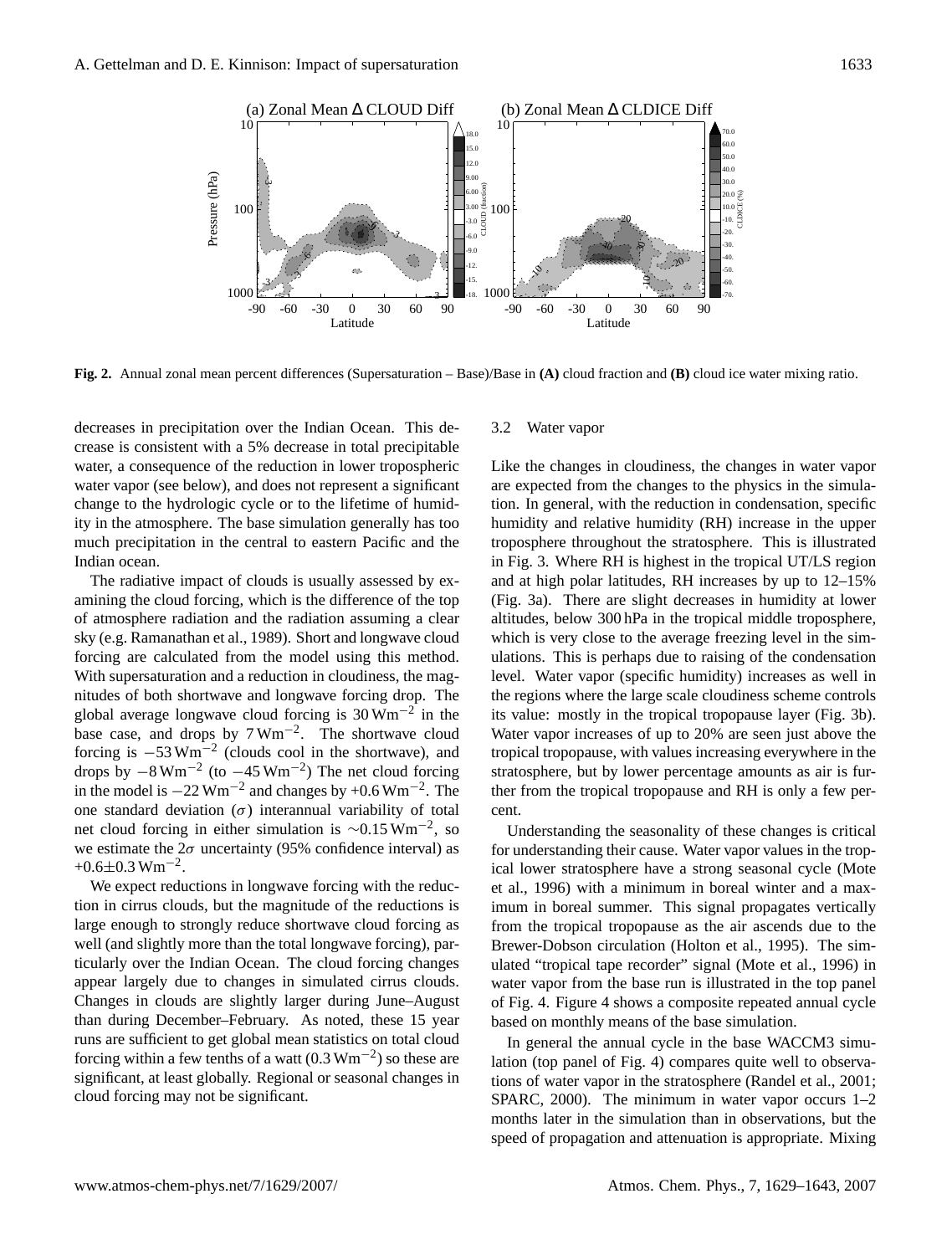

<span id="page-5-0"></span>**Fig. 3.** Annual zonal mean differences (Supersaturation – Base) in **(A)** Relative Humidity and **(B)** water vapor (specific humidity) mixing ratio.

ratios in the base case are generally 0.5 ppmv dry relative to observations, slightly more dry in boreal summer. For a full discussion of WACCM3 performance in this regard, see Garcia et al.  $(2007)^{1}$  $(2007)^{1}$  $(2007)^{1}$ .

The lower panel of Fig. [4](#page-6-0) illustrates the differences between the model with supersaturation and the base case. Consistent with Fig. [3,](#page-5-0) water vapor increases almost everywhere, except in the troposphere below 100 hPa from January–March.

The increases are largest in boreal summer and fall from September–November. This is the period when cooling of the tropical tropopause region is strongly affecting water vapor. Note that the differences between the simulations occur in the lower stratosphere and also propagate vertically. Overall there is nearly 1 part per million by volume (ppmv) more water vapor in the stratosphere in the supersaturation case. Overall the changes improve the simulation of water vapor in the stratosphere. In order to determine the cause of these changes, it is instructive to examine changes in temperature as well.

## 3.3 Temperature

Figure [5](#page-6-1) illustrates the annual zonal mean change in temperature between the simulations. There are slight and coherent changes in temperature in the simulations with supersaturation. In general there are decreases of annual mean temperature in the upper tropical troposphere by  $0.5-1°K$ . These changes may be due to several factors. First, the increase in water vapor in the upper troposphere will increase clear sky cooling. Second, the decrease in cloud fraction decreases any heating due to local absorption by clouds and increases the effect of the clear sky cooling. Changes to dynamics may also play a role (see below). The region of cooling in the tropical upper troposphere (400–100 hPa) in Fig. [5](#page-6-1) is similar to the region of reduced cloudiness in Fig. [2a](#page-4-0). In the lower stratosphere there is an increase in temperature of up to 1.5◦K. This is consistent with decreased clouds below this region leading to more longwave absorption in the lower stratosphere. It may also indicate changes in the strength of the stratospheric wave-driven Brewer-Dobson circulation, which will be discussed in more detail below. Consistent with a change in the global circulation, there are colder temperatures in the southern polar stratosphere. At 85 hPa, the spatial pattern of tropical temperature changes has increases nearly everywhere along the equator, with maximum changes over the equatorial eastern Pacific, and the equatorial western Pacific. In the upper stratosphere and mesosphere, there is cooling of up to 1.5 K (not shown), consistent with increased water vapor throughout the stratosphere below.

The temperature changes are not symmetric throughout the year. Figure [6](#page-7-0) is similar to Fig. [4](#page-6-0) but illustrates the equatorial temperature distribution up to 1 hPa. Temperatures decrease slightly where water vapor in Fig. [4](#page-6-0) decreases, and the largest temperature increases near the tropopause in Fig. [6b](#page-7-0) are coincident with the largest water vapor increases at this level (Fig. [4b](#page-6-0)). Thus it appears that temperature changes are affecting the annual cycle in water vapor in the simulations. There are still increases in stratospheric water vapor everywhere in the supersaturation simulation. Consistent with Fig. [6b](#page-7-0), tropical cold point tropopause temperature in the supersaturation simulation warms by  $1°K$  in boreal summer, with virtually no change in boreal winter. High latitude changes in temperature in the southern polar stratosphere are also largest in September–November (not shown).

Thus, the amplitude of the annual cycle of temperature around the tropical tropopause increases in the supersaturation case, with larger temperature changes in July–October than in December–March. This appears to be due to larger changes (reductions) in tropical high clouds in boreal summer, with the result that there is an extra  $5-15 \text{ Wm}^{-2}$  of outgoing longwave radiation in this season, which is consistent with warmer temperatures above the cloud region in the lower stratosphere. The seasonal changes may be due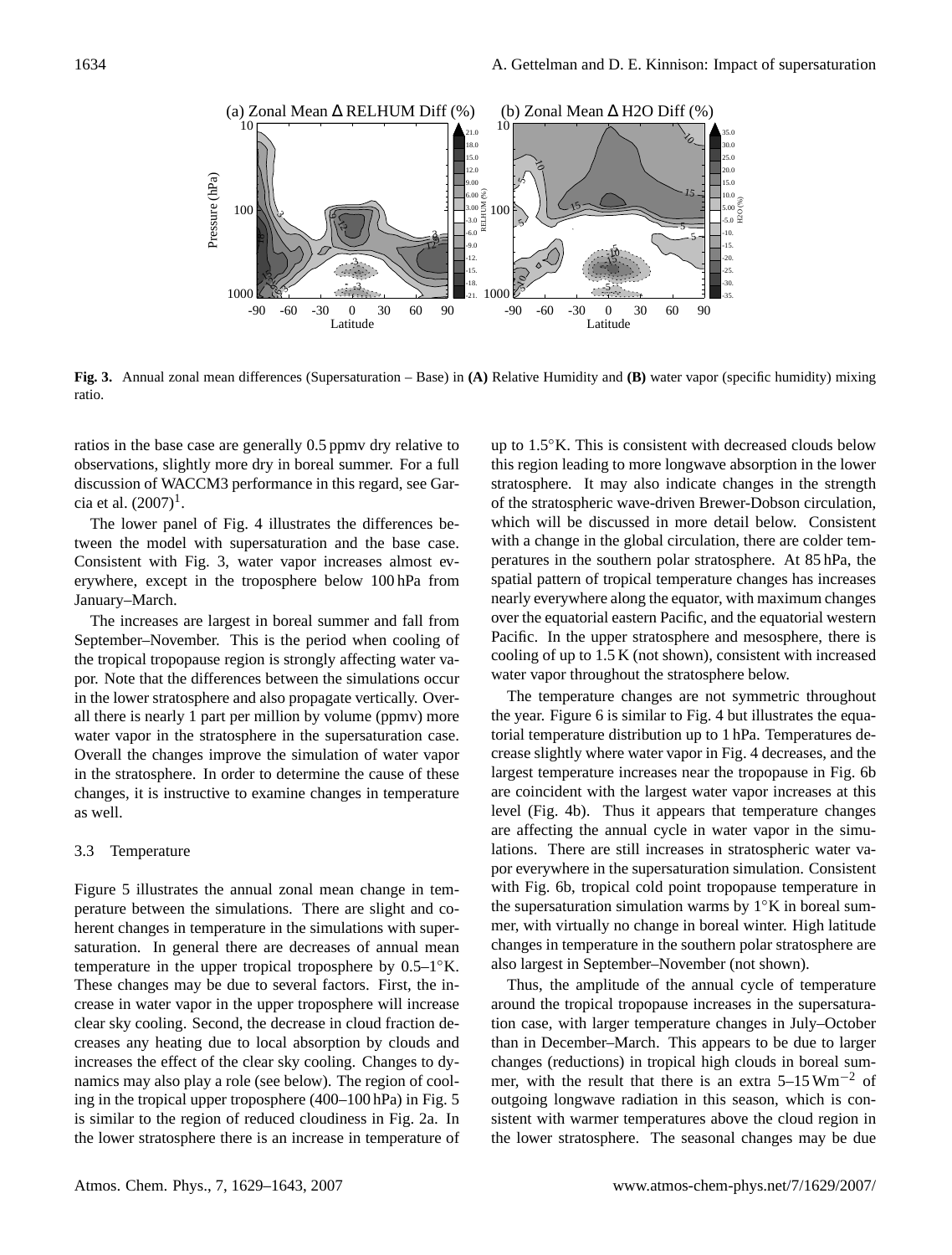

<span id="page-6-0"></span>**Fig. 4.** Zonal mean tropical (10 S–10 N) monthly water vapor on the equator for **(A)** Base case (Top) and **(B)** difference between supersaturation and base cases (SSAT – Base) in ppmv (bottom). Mean annual cycle is repeated twice.

to different averaged humidities. June–August upper tropospheric relative humidities and cloud cover (which is a function of RH) are higher than in December–February. In addition, seasonal changes to the residual circulation in the stratosphere may also play a role (see below).

# 3.4 Circulation and Long Lived Trace Species

Given the decreases in temperature seen at high latitudes in Fig. [5](#page-6-1) and the increases in temperature in the tropics, it is obvious to ask if circulation changes might account for this difference. A decrease in the equatorial upwelling and corresponding decrease in high latitude descent would alter temperatures in a similar manner to Fig. [5,](#page-6-1) increasing temperatures in the tropics (reduced adiabatic cooling) and decreasing them at high latitudes (decreased adiabatic warming). To better understand the stratospheric circulation, we have calculated the Transformed Eulerian Mean (TEM) circulation [\(Andrews et al.,](#page-13-13) [1987\)](#page-13-13) for both runs. TEM velocities are calculated following [Andrews et al.](#page-13-13) [\(1987\)](#page-13-13), Eq. (3.5.1). The annual residual mean vertical motion  $(\bar{w}^*)$  for the base case is plotted in Fig. [7a](#page-7-1), and features upward motion in the tropics and downward motion at the poles.

Figure [7b](#page-7-1) illustrates the difference between the supersaturation and base simulations. Relative to the base case, the magnitude of down-welling at high latitudes of the Southern Hemisphere in the supersaturation run is 20% less. In Fig. [7b](#page-7-1) this reduction is positive since down-welling is a negative



<span id="page-6-1"></span>**Fig. 5.** Annual zonal mean differences (Supersaturation – Base) in Temperature in ◦K.

vertical velocity. There are slightly larger changes at higher altitudes (lower pressures) near 1 hPa. This is near the region where temperatures are cooling (Fig. [5\)](#page-6-1).

Figure [8](#page-8-0) illustrates the annual cycle of the TEM meridional velocity,  $\bar{v}^*$ , in Fig. [8a](#page-8-0), and the annual cycle of the TEM vertical velocity,  $\bar{w}^*$ , in Fig. [8b](#page-8-0), at 61 hPa, near the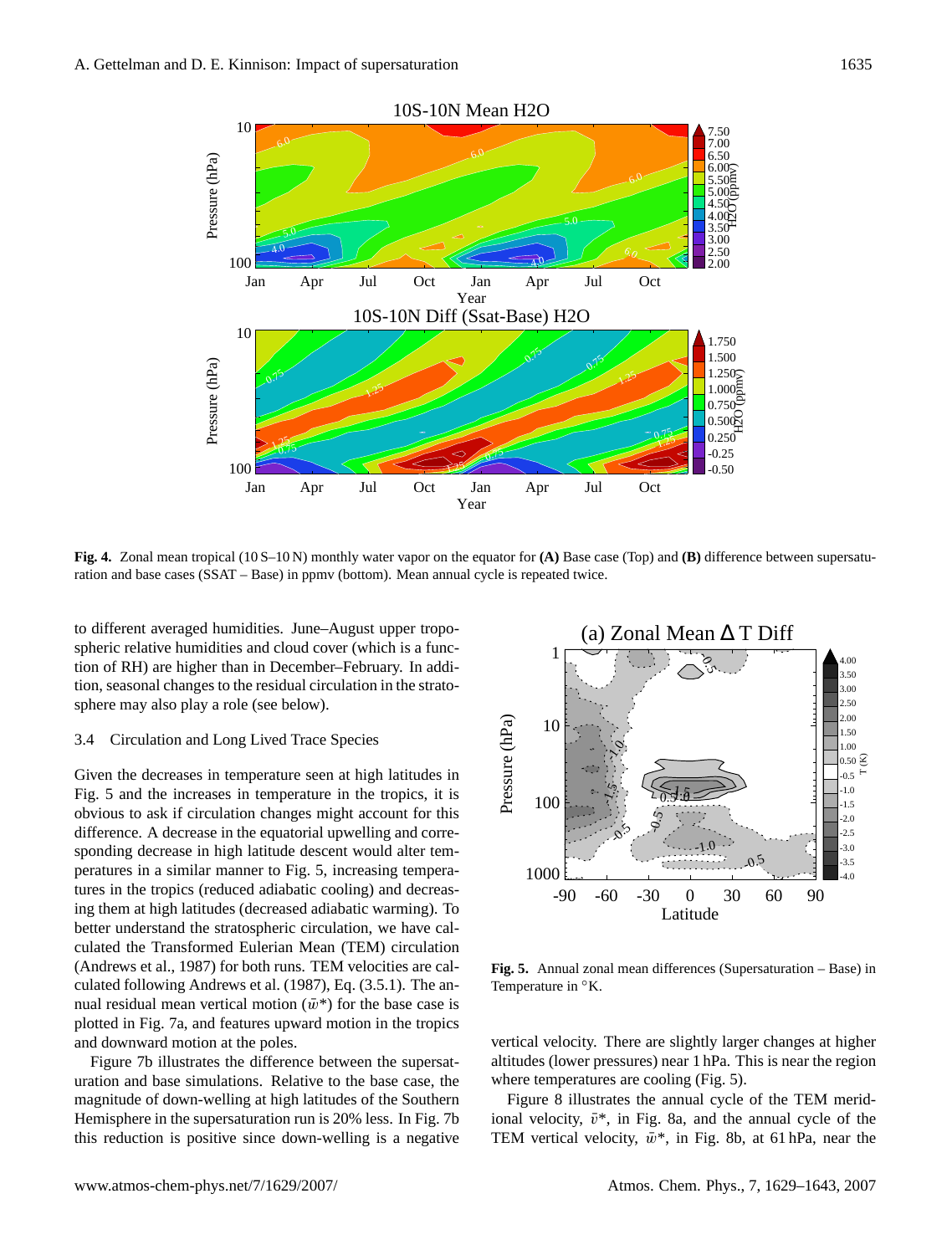

<span id="page-7-0"></span>**Fig. 6.** Zonal mean tropical (10 S–10 N) monthly temperature (in ◦K) on the equator for **(A)** Base case (Top) and **(B)** difference between supersaturation and base cases (SSAT – Base) (bottom). Mean annual cycle is repeated twice.



<span id="page-7-1"></span>**Fig. 7.** Annual mean residual vertical velocity  $(\bar{w}^*)$  in cm/s (A) base case. Contour interval 0.25 cm/s. **(B)** Difference between supersaturation and base case (SSAT – Base). Contour interval  $\pm 0.05$  cm/s.

maximum difference in tropical temperatures. In the tropics from May to September there are decreases in tropical upwelling (Fig. [8b](#page-8-0)), which are consistent with the temperature changes in Fig. [5.](#page-6-1) In addition, there are decreases in downward vertical velocity at high southern latitudes in Fig. [8b](#page-8-0). These changes are also consistent with changes to the vertical velocity. The horizontal velocity (Fig. [8a](#page-8-0)), shows a decrease in southward meridional flow in the supersaturation case throughout most of the year, and especially from July– October. These differences are associated with an increase in the speed of the Southern Hemisphere polar jet in the simulations.

Another way of checking for consistency of the vertical motion changes is to examine long lived tracers. Figure [9](#page-8-1) plots the percent change in concentration (mixing ratio) of CH<sup>4</sup> (Fig. [9a](#page-8-1)) and the temporal change in the Age of Air (Fig. [9b](#page-8-1)). Methane has a tropospheric source and decay in the stratosphere. Figure [9a](#page-8-1) indicates decreases at southern polar latitudes, consistent with a slowing of the stratospheric circulation and more time for chemical destruction. It does not appear as if there are changes in  $HO<sub>x</sub>$  to cause chemical changes in methane (see discussion of chemistry below).

A similar picture is also seen by calculating the Age of Air [\(Waugh and Hall,](#page-14-20) [2002\)](#page-14-20) in the stratosphere from the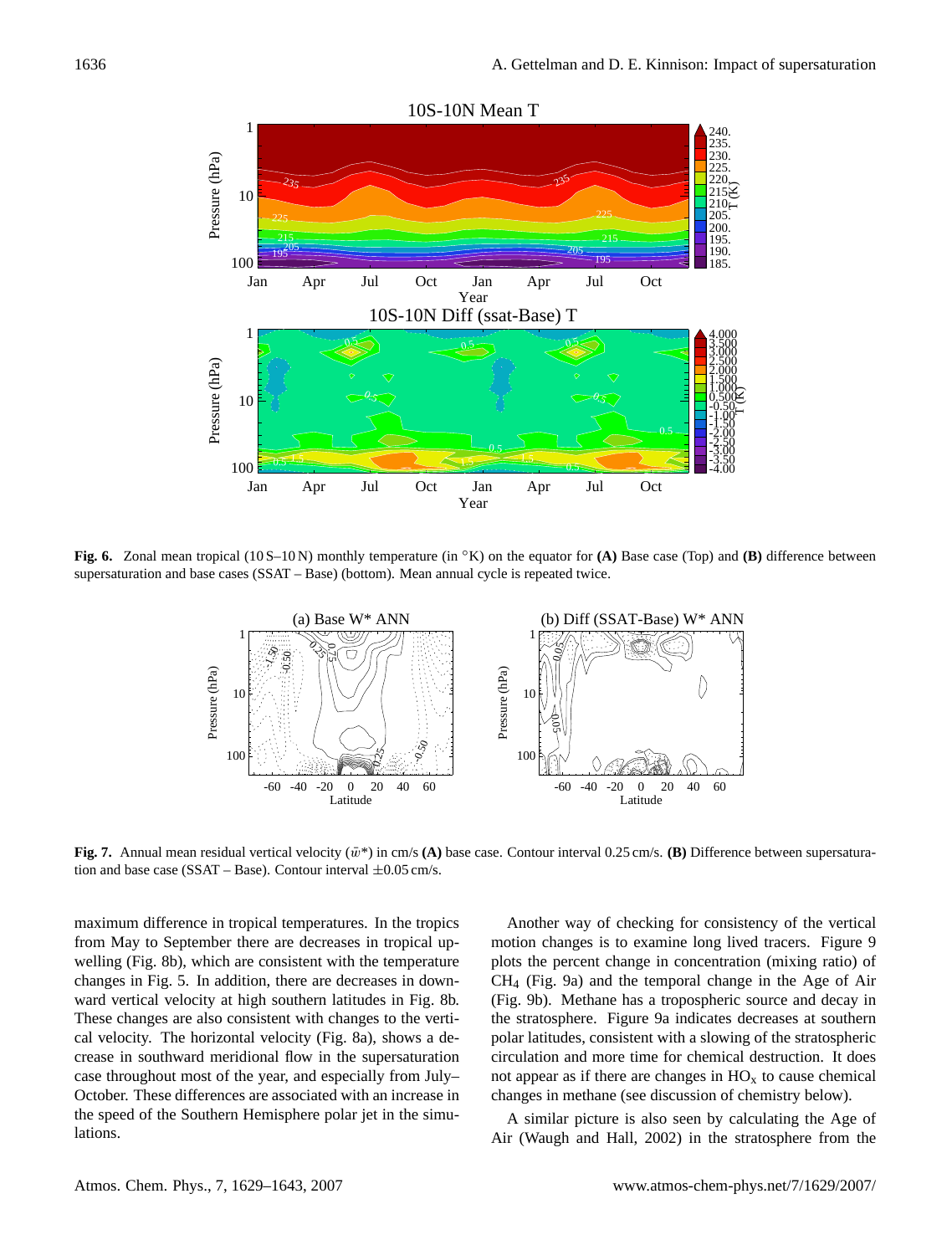

<span id="page-8-0"></span>**Fig. 8.** Annual cycle of monthly mean differences (SSAT – Base)/Base in percent for **(A)** TEM meridional residual velocity  $(\bar{v}^*)$  and **(B)** TEM vertical residual velocity  $(\bar{w}^*)$ . Contour interval  $\pm 10$ , 20 and 50%.



<span id="page-8-1"></span>**Fig. 9.** Annual zonal mean differences in **(A)** CH4 mixing ratio in percent (SSAT – Base)/Base and **(B)** Difference in Age of Air (AOA) in Months (SSAT – Base).

simulations (Fig. [9b](#page-8-1)). Southern polar latitudes have an older age in the supersaturation simulation by 2–6 months (with a mean age of 4–4.5 years). This is consistent with the circulation and chemistry changes, indicating a slowing of the stratospheric circulation, with a change occurring mostly in Southern Hemisphere winter.

The simulations have also been examined for significant changes to the tropospheric circulation. In general there appear to be small changes in the Northern Hemisphere tropospheric circulation. The increase in the Southern Hemisphere stratospheric polar jet appears to extend all the way to the surface (but changes are only of the order of  $1-3 \text{ ms}^{-1}$ ). There is virtually no change in the 200 hPa streamfunction.

## 3.5 Ozone and other species

The changes in temperature (Fig. [5\)](#page-6-1) and water vapor (Fig. [3\)](#page-5-0) due to allowing supersaturation will also likely have impacts on chemistry in the UT/LS region and throughout the stratosphere. One of the benefits of using WACCM3 is that changes to chemical species as a result of the changes to physics can be assessed in a consistent, coupled framework. However, in a coupled chemistry-climate model, discerning root causes in the coupled system is difficult (as will be shown below).

Figure [10](#page-9-0) plots the annual zonal mean percent difference in ozone between the two simulations.  $O_3$  increases in the tropical lower stratosphere by 5–10% in the supersaturation simulation. It decreases slightly in the middle troposphere, as well as decreasing by up to 18% in the Southern Hemisphere lowermost stratosphere.

The seasonal cycle of tropical ozone changes is illustrated in Fig. [11.](#page-10-1) The changes (in ppbv) in Fig. [11a](#page-10-1) need to be taken in the context of ozone concentrations, so that the middle stratospheric changes of  $\pm 200$  ppbv are in percentage terms (Fig. [11b](#page-10-1)) smaller than the 50 ppbv change in the lower stratosphere. In the lower stratosphere, the ozone increase maximizes in July to October, and is consistent with the seasonal cycle of temperature (Fig. [6\)](#page-7-0) and water vapor (Fig. [4\)](#page-6-0) changes. This change in ozone is also consistent with slowing of the stratospheric circulation, which would allow more time for ozone production in the tropical lower stratosphere. In the middle and upper stratosphere there is a "dipole" of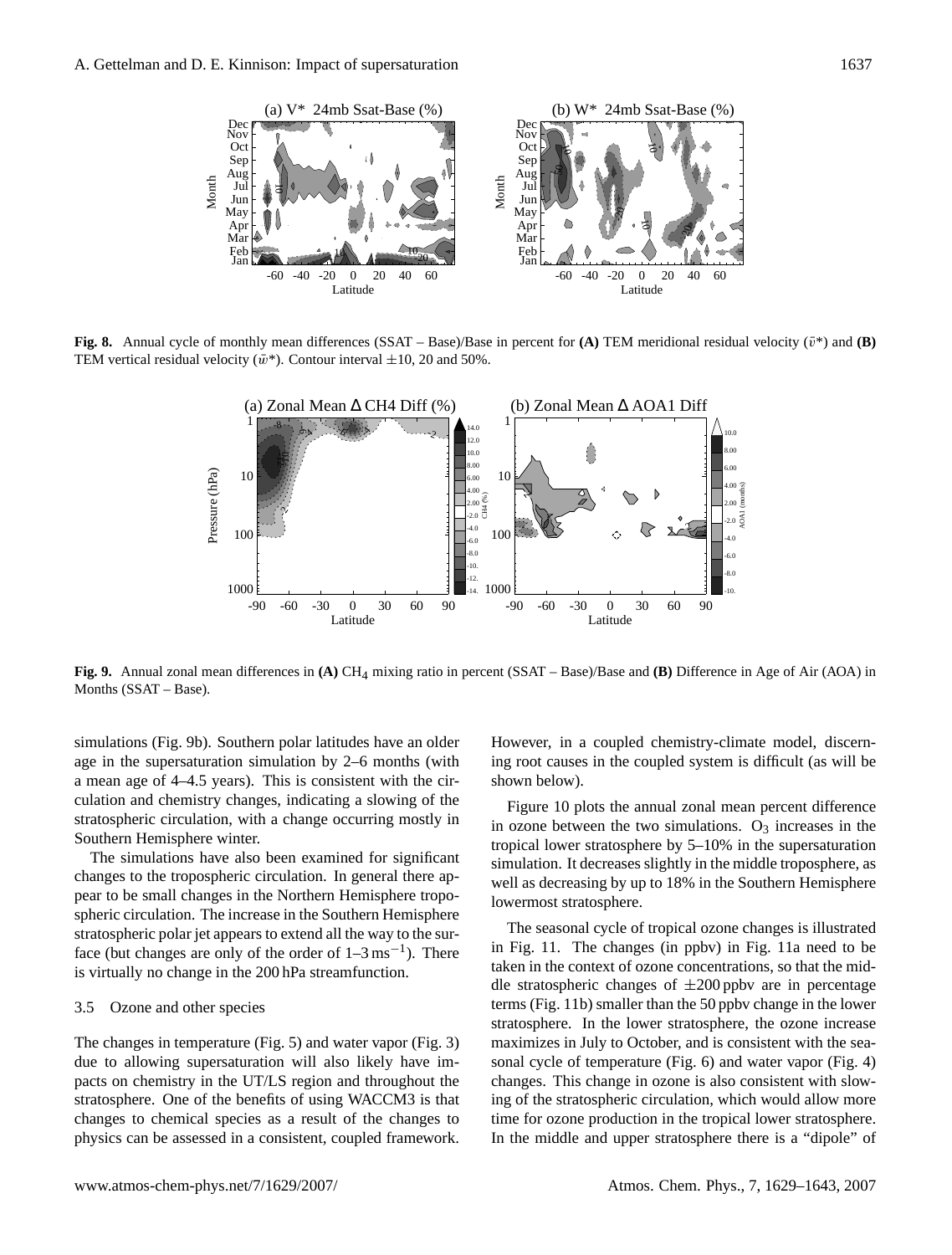

<span id="page-9-0"></span>**Fig. 10.** Annual zonal mean percent differences (SSAT – Base)/Base in Ozone mixing ratio.

decreases and then increases (Fig. [11a](#page-10-1)) which are generally less than  $\pm 4\%$  of the ozone concentration in Fig. [11b](#page-10-1)). Note that the "dipole" is also consistent with decreased ozone in the middle stratosphere leading to increased UV penetration and increased ozone at lower levels (a "self-healing" effect). There are several other changes to the chemical balance of the UT/LS region, which occur in the supersaturation simulation and will help with interpreting the changes to ozone. These are discussed briefly below.

Increases in  $HO_x$  are expected due to the changes in water vapor in the region.  $HO_x$  increases in the supersaturation simulation by 15–20% in the lower tropical stratosphere, located in the same region as the ozone (Fig. [10\)](#page-9-0), temperature (Fig. [5\)](#page-6-1) and water vapor (Fig. [3\)](#page-5-0) increases. Total reactive nitrogen  $(NO<sub>v</sub>)$  and the more active odd nitrogen molecules  $(NO<sub>x</sub>=NO+NO<sub>2</sub>)$  also change in the supersaturation case. The increased  $HO_x$  converts more  $NO_x$  to  $HNO_3$ , decreasing the  $NO<sub>x</sub>/NO<sub>y</sub>$  ratio between 5–10% (depending on altitude). This has the impact of reducing the odd-oxygen loss importance of  $NO<sub>y</sub>$ . The opposite is true for the total reactive chlorine  $(Cl_v)$  family. Here, increases in  $HO_x$  convert more HCl to ClO, and increasing the ClO/HCl ratio by 5– 20% (depending on altitude), increasing the odd-oxygen loss importance of the  $Cl_v$  family. This chemical sensitivity of increased HO<sup>x</sup> repartitioning reservoir species to active forms in the  $NO<sub>v</sub>$  and  $Cl<sub>v</sub>$  families is consistent with the discussion in [Dvortsov and Solomon](#page-13-14) [\(2001\)](#page-13-14).

In line with previous work [\(Stenke and Grewe,](#page-14-15) [2005\)](#page-14-15), we see a very small impact of increased  $H_2O$  on ozone chemistry in the stratosphere, with impacts of just a few percent above the lower stratosphere. However, it should be pointed out that for a similar (+1 ppmv) perturbation, [Stenke and Grewe](#page-14-15) [\(2005\)](#page-14-15) reported slight decreases in ozone in the lower-to-mid stratosphere. We see both decreases and increases depending on altitude, latitude, and season. In the UT/LS region, our model is in a situation where there is net ozone production with increased  $HO_x$ , leading to a slight increase in ozone in this region (Figs. [10](#page-9-0) and [11\)](#page-10-1). An analysis of production and loss rates indicates that the increase in ozone in the UTLS region is likely due to enhanced ozone production through the  $HO_x$ –NO<sub>x</sub> "smog" reactions, and decreases odd oxygen loss through reductions to the  $NO<sub>x</sub>/NO<sub>y</sub>$ ratio. Such a situation is also described by [Dvortsov and Solomon](#page-13-14) [\(2001\)](#page-13-14). This region of ozone production in the UTLS was not seen by [Stenke and Grewe](#page-14-15) [\(2005\)](#page-14-15). We have compared our ozone loss rates at mid-latitudes where data is available, and find that our odd-oxygen loss processes appear to be adequately represented, i.e., the  $HO_x$  and  $NO_x$  crossover point is consistent with balloon observations [\(Osterman et al.,](#page-14-21) [1997\)](#page-14-21). This increases our confidence in our results.

Figure [12](#page-11-0) plots the difference in total column ozone between the simulations. Here we see only very small changes in ozone (less than  $\pm 3\%$ ) outside of the Southern Hemisphere high latitudes. In the polar Southern Hemisphere region, ozone decreases are consistent with changes in the temperature and circulation noted above. In this region, temperature decreases (Fig. [5\)](#page-6-1), which increases the heterogeneous conversion on sulfate aerosols of reservoir species (e.g., HCl and  $ClONO<sub>2</sub>$ ) to more active forms (ClO), and increasing odd-oxygen (ozone) loss. The polar Southern Hemisphere odd-oxygen loss is strongest in austral spring, where it affects column ozone by 10–15% (Fig. [12\)](#page-11-0).

In summary, the changes in ozone are modest, and not significant outside of polar regions. Small ozone increases in the lower stratosphere appear to be due to increases in ozone production via  $HO_x$ -NO<sub>x</sub> reactions. Above this region, decreases in ozone are consistent with the direct effect of increased catalytic ozone loss from increased  $HO_x$  and the effect that increased  $HO_x$  has on repartitioning odd-oxygen loss in the  $NO<sub>y</sub>$  and  $Cl<sub>y</sub>$  families. The change in ozone in the lower stratosphere is also consistent with the slowing of the mean circulation and with a "self healing" effect of decreasing ozone at upper levels increasing it below.

## 3.6 Radiation

Changes to the radiation balance of the simulation are expected from the changes to clouds, water vapor and ozone, which together dominate the radiation balance of the UT/LS region, particularly in the Tropical Tropopause Layer [\(Get](#page-13-15)[telman et al.,](#page-13-15) [2004\)](#page-13-15). Changes to average tropical heating rates between the two simulations are shown in Fig. [13.](#page-12-0) These are all sky values (including the effects of clouds). Most of the differences in heating rates between the two simulations occur in the middle and upper troposphere. The supersaturation case has slightly lower net heating from the level of zero heating (about 200 hPa) up to 70 hPa, and significantly more cooling in the middle troposphere. Note that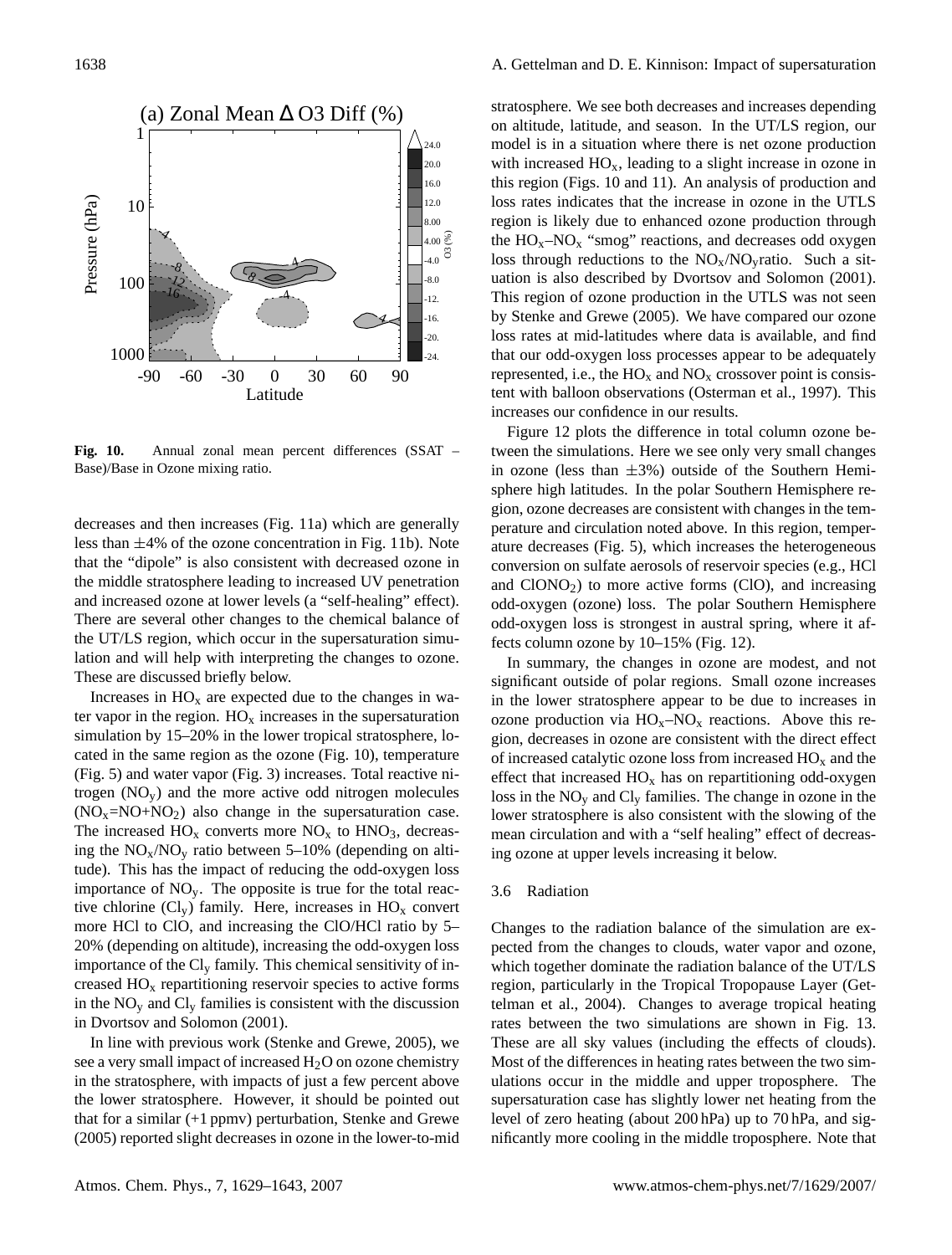

<span id="page-10-1"></span>**Fig. 11.** Zonal mean tropical (10 S–10 N) monthly ozone difference between supersaturation and base cases. **(A)** Top: difference (in ppbv) and **(B)** bottom: percent difference (SSAT – Base)/Base. Mean annual cycle is repeated twice. Contour levels in top panel are not regular.

cooling occurs because of more water vapor. This result likely means that there is a complex interplay of the changes to the overlying cloud as well as the direct radiative effects of water vapor. It is also likely that the reduction of cloud cover enhances the clear sky cooling from water vapor throughout this region.

In order to investigate the causes of the heating rate differences, we have taken average profiles of temperature, water vapor and cloud liquid water path and input these to an offline version of the radiative transfer code (a column radiation model). Analysis of these runs indicates that ozone is a negligible contributor to the differences except in the lower stratosphere where the ozone changes modify heating rates by 10– 20%. Given long (20–30 day) radiative relaxtation times near the tropical cold point (80–90 hPa), these ozone increases might play a role in warming the region. Multiple single column simulations at different latitudes were integrated to estimate the global radiation balance. This analysis yields a global difference in the top of model flux of +0.8  $\text{Wm}^{-2}$ , which is basically the same as the difference in globally averaged residual radiation. The increased absorption due to water vapor in the stratosphere combines with the reduction in cloudiness which allows water to enter the stratosphere. The moderate impact on lower stratospheric temperatures appears to be due to the radiative effect of clouds, and possible dynamical effects on the residual circulation. We do not see evidence for strong feedbacks of water vapor on tropopause temperatures, particularly the minimum temperatures.

## <span id="page-10-0"></span>**4 Discussion and conclusions**

# 4.1 Discussion

Overall, the addition of supersaturation to the WACCM3 coupled chemistry climate model has expected impacts on the simulation of UT/LS humidity and modest further effects on the simulation. In general the model humidity is responding as expected to the imposed changes.

The largest humidity effects are decreases in high cloudiness and increases in water vapor in the stratosphere. The increase in  $H_2O$  is of similar magnitude to the imposed changes to the condensation closure (∼20% increase in water vapor). The increase occurs throughout the tropics, and is largest in regions with most cirrus cloudiness (coincident with regions of deep convection in the tropics).

There are also reductions in the thickest high clouds (thick cirrus and anvil clouds). There are small shifts in tropical precipitation from the Indian to the Pacific Ocean. These changes will have an impact on the tropospheric hydrologic cycle, and are coupled to radiative effects to slightly change tropospheric transport.

In addition to these changes, there appears to be a seasonally varying change in temperature in the tropical tropopause region. This also affects water vapor entering the stratosphere. The largest effects are seen during the "cooling phase" of the annual cycle of tropical tropopause temperatures from August–November. Temperatures during this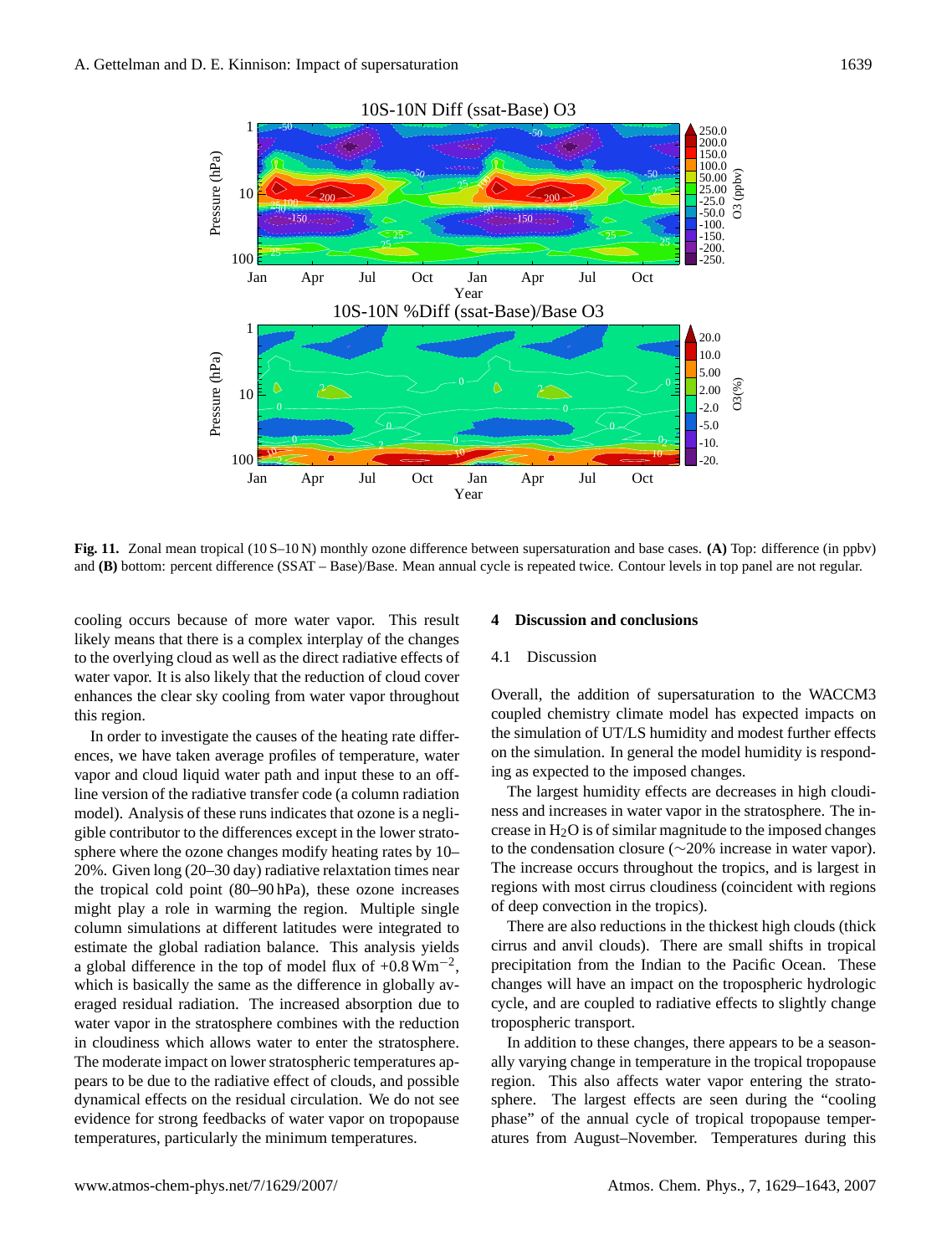

<span id="page-11-0"></span>**Fig. 12.** Zonal mean Column ozone monthly difference between supersaturation and base cases. **(A)** Top: difference (in DU) and **(B)** bottom: percent difference (SSAT – Base)/Base.

period are warmer, again throughout much of the tropopause region. It appears as if the cooling is delayed by a month or so in this period, though the final minimum temperatures in January–March at the tropical cold point are similar. The base case simulation has a smaller annual cycle of tropopause temperatures than observed. Adding supersaturation yields a more realistic annual cycle. The seasonal change in cloudiness is likely a result of higher humidities and base cloud cover during boreal summer, thus it is more sensitive than during boreal winter.

The change in temperature is likely due several consistent factors. Reductions in clouds increase radiative heating, changes to water vapor change ozone which may also heat and the heating may affect wave propagation which modifies the circulation in the stratosphere, coupling these changes to higher latitudes.

Part of the temperature change appears due to the radiative impacts of reduced high clouds. The shortwave effect appears to dominate over the long wave effect (perhaps counter intuitively). The magnitude of the radiative change  $(+0.8 \text{ Wm}^{-2})$  is due to the effects of clouds  $(+0.6 \text{ Wm}^{-2})$  and the increase in water vapor  $(+0.2 \text{ Wm}^{-2})$ .

The chemical impact of the changes is modest in the tropics and more significant at high latitudes. We see very little impact on tropical column ozone. But a detailed analysis of the tropical heating rates indicates that near the cold point the ozone changes (due to chemistry) might be contributing to increased temperatures. Seasonally, the ozone changes at

90 hPa or so occur from August–November (Fig. [11b](#page-10-1)), which is similar to the seasonality of temperature changes at this level (Fig. [6b](#page-7-0)).

The changes in temperature and meridonal temperature gradients affect wind patterns, in particular the S. Hemisphere polar jet. The change in winds may be driving changes to the stratospheric Brewer-Dobson circulation which couples tropical changes to higher latitudes. Based on an analysis of residual velocities, long lived tracers and Age of Air estimates, the circulation appears to slow in Southern Hemisphere Fall–Winter (August–November). This creates temperature anomalies in the S. Hemisphere polar regions.

There are small increases in ozone in the lower stratosphere, which appear to be due to increased production via  $HO<sub>x</sub>-NO<sub>x</sub>$  "smog" reactions. The changes are also consistent with a slowing of the circulation.

In high latitudes, the changes to the tropical temperatures and resultant change in the circulation significantly affect Southern Hemisphere polar ozone. Decreases in temperature in August–November increase ozone loss reactions, resulting in column decreases of 10–15%.

Since the amplitude of the annual cycle of tropical tropopause temperatures is too small in the base case, and summertime water vapor slightly low, the changes with supersaturation represent an improvement to the mean model climate. These changes ultimately are forced by changes to tropical cloudiness as noted above.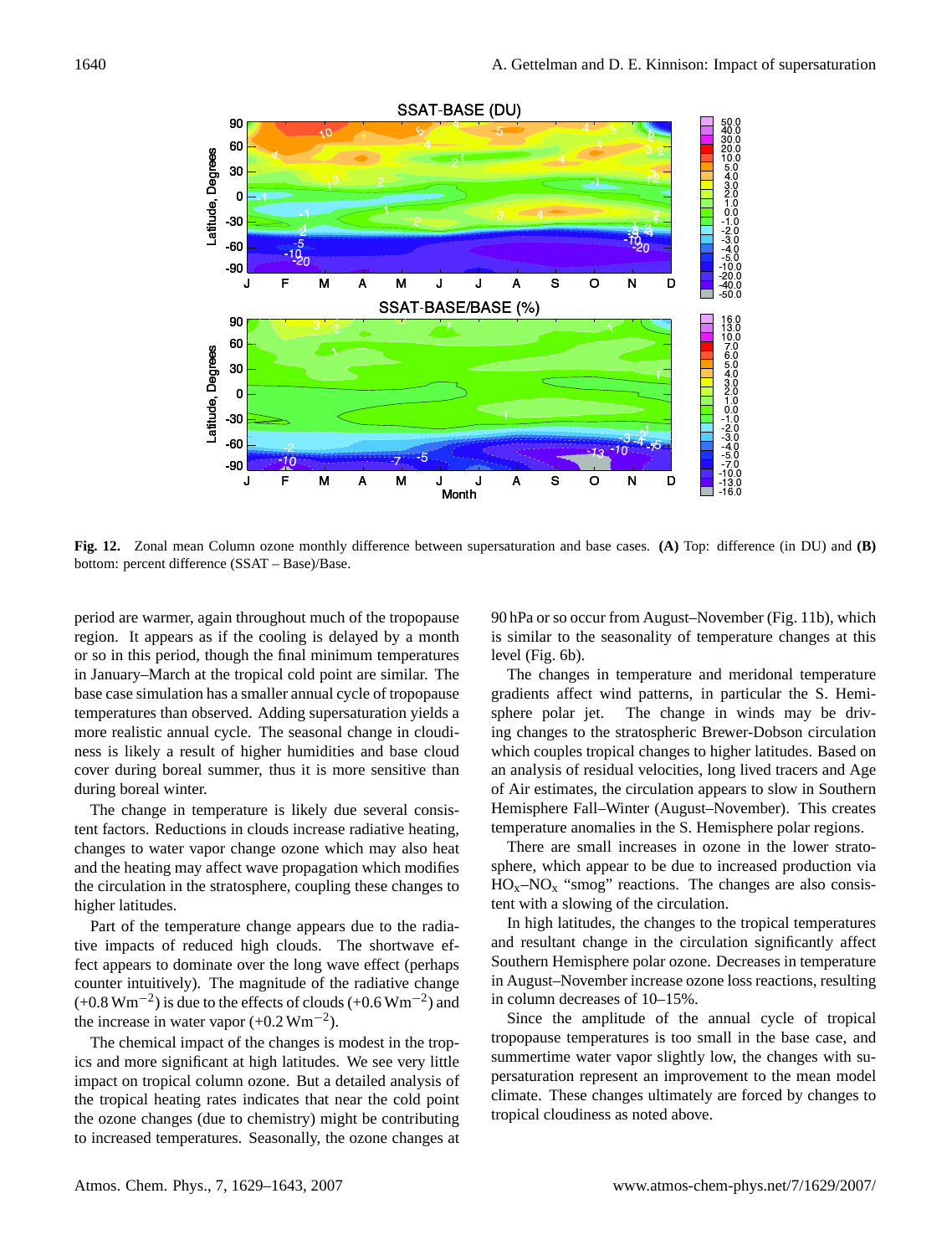

<span id="page-12-0"></span>**Fig. 13.** Mean tropical (15 S–15 N) average heating rates (in K day<sup>-1</sup>) for the Base case (thin) and Supersaturated case (thick). Net radiation solid, longwave dashed, shortwave dotted.

Since the simulations use fixed surface temperatures, these simulations are not designed to examine effects of stratospheric water vapor on surface temperatures. We also do not see evidence of a strong "stratospheric water vapor feedback" [\(Stuber et al.,](#page-14-6) [2001\)](#page-14-6) in the simulations from changing stratospheric water vapor by 10–20%. The UT/LS region may be more sensitive to radiative forcing, but the coupled chemistry and physics limit the impact. In this work, with an internally consistent method for a modest change in water vapor, we note a top of atmosphere change in the radiative balance of +0.8 Wm−<sup>2</sup> . This is not the direct effect of the increase in stratospheric water vapor, because it also includes the effect of significant modifications to clouds, and the reduction in net cloud forcing (which is negative, so the change is positive) of +0.6  $Wm^{-2}$ , which contributes the largest share to the change in radiative balance in the model. The residual of about  $+0.2 \text{ Wm}^{-2}$  is similar to that found by [Forster](#page-13-5) [and Shine](#page-13-5) [\(2002\)](#page-13-5) for a similar change in stratospheric water vapor. Thus in these simulations clouds are the dominant response, but stratospheric water vapor appears to respond as found in previous work. In general, if changes to stratospheric water vapor were coupled to significant changes in cloudiness in the tropopause region, the cloud radiative effects would likely swamp any direct radiative impact of stratospheric water vapor.

## 4.2 Implications for global models

This study has several important implications for global model treatments of the UT/LS region. First is that stratospheric water vapor responds directly to temperature changes in WACCM3. Thus getting appropriate temperature variability on seasonal to annual and inter-annual timescales is important for the future chemistry and dynamics of the stratosphere. It is however difficult to know what the expected trend in tropical tropopause temperatures is. We know that changes to water vapor in the stratosphere are expected from oxidation of methane [\(SPARC,](#page-14-19) [2000\)](#page-14-19) and that these changes are not monotonic trends [\(Randel et al.,](#page-14-22) [2004\)](#page-14-22).

It is clear from the simulations that stratospheric water vapor responds to temperatures. It is also clear that changes to the threshold for condensation can have significant impacts on clouds. The radiative effects of these clouds can have significant effects on the coupled chemistry and climate of the stratosphere. In these simulations, enhanced upwelling radiation and possibly increased water vapor, may be affecting tropical lower stratospheric temperatures. Warmer temperatures might also be dynamically forced, by changes in waves which force the overturning circulation. The reduced overturning Brewer-Dobson circulation appears to lower Southern Hemisphere polar temperatures and enhance polar ozone loss. This implies that changes to the distribution of aerosols that are ice nuclei which modify supersaturation may be important for affecting tropical clouds, stratospheric water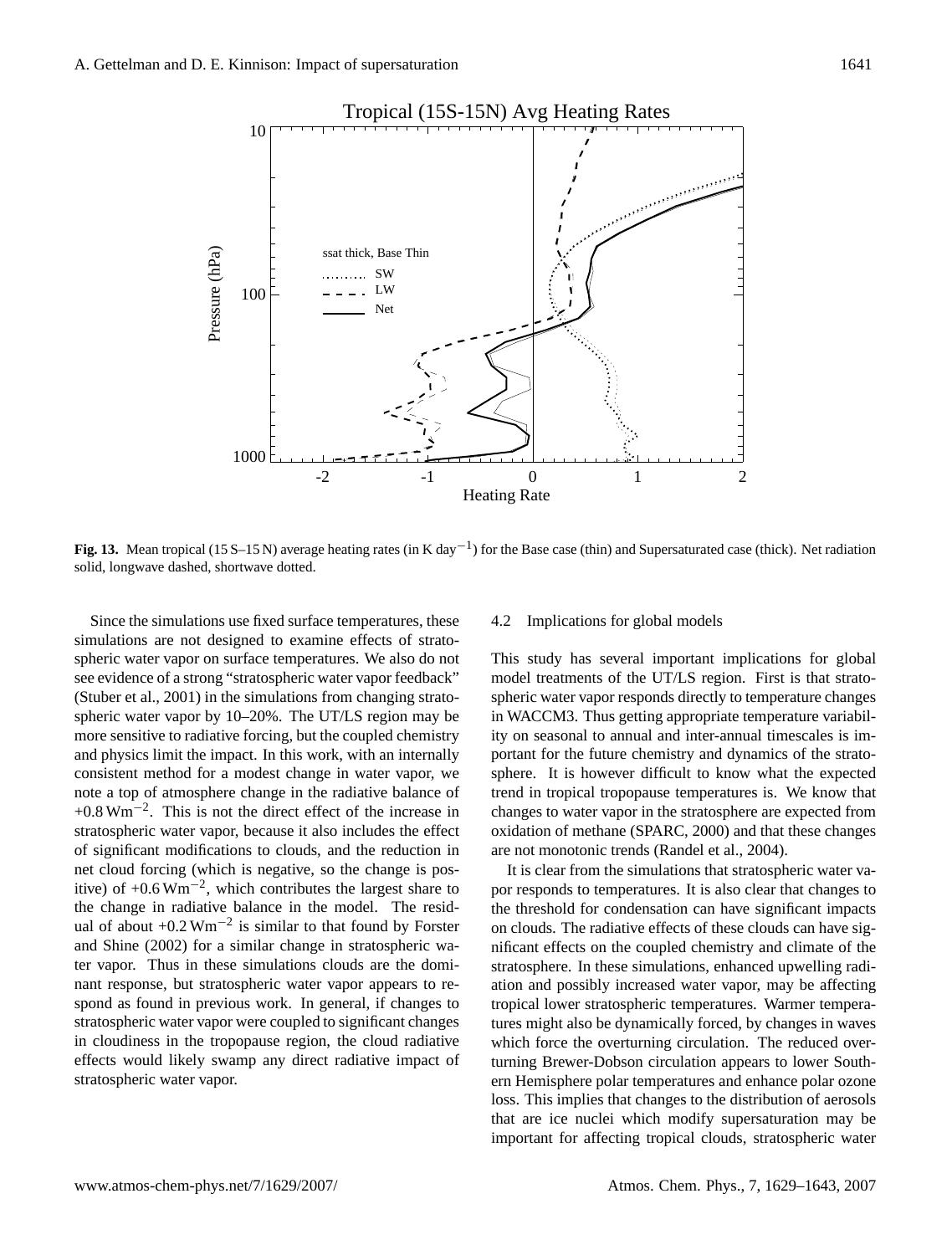vapor and even polar ozone. However, this result is likely to be dependent on the WACCM model biases, seasonality of effects on clouds and particularly an existing cold pole bias. Actual impacts on polar ozone are likely more modest.

The weakening of the stratospheric circulation found in these simulations runs counter to the strengthening of the circulation found for many of the models (including WACCM) forced with greenhouse gases by [Butchart et al.](#page-13-16) [\(2007\)](#page-13-16). The strengthening circulation found by [Butchart et al.](#page-13-16) [\(2007\)](#page-13-16) shows a clear increase in tropical upwelling, while the response here is mostly at high latitudes (Fig. [7b](#page-7-1)). It is not clear that the forcing between the simulations in [Butchart](#page-13-16) [et al.](#page-13-16) [\(2007\)](#page-13-16) and in this study is compatible. The difference highlights potential uncertainties in predicting the state of the stratospheric circulation if the response to increasing stratospheric water vapor is very different from the response to increasing greenhouse gases.

Finally, we restate that this is a very crude way to implement supersaturation, but one that is consistent with the model physics. This study was intended as a scoping exercise, where we impose a change consistent with the model framework and investigate the impact of the change on the coupled system. In general, the supersaturation case has a better representation of water vapor in the stratosphere due to improvements in the annual cycle of tropical tropopause temperatures. The stratosphere is slightly moister than observed in this case, but this is a consequence of the gravity wave balance which affects tropical tropopause temperatures and is typically adjusted to match the mean observed temperature. However, changes to the circulation appear to cause excessive ozone loss and an enhanced cold pole problem in the Southern Hemisphere polar region.

Treatments for global models using these ideas for cold (ice) clouds exist (Kärcher et al.,  $2006$ ). And better treatments for cloud closures in global models that allow bulk supersaturation have also been developed [\(Tompkins et al.,](#page-14-23) [2007\)](#page-14-23). This study highlights the importance of using these more realistic treatments for supersaturation in future global models.

*Acknowledgements.* Thanks to S. Walters for assistance with WACCM runs and acerbic encouragement. We also thank J. F. Lamarque, F. Sassi and W. J. Randel for comments. The National Center for Atmospheric Research is supported by the United States National Science Foundation.

Edited by: P. Haynes

## **References**

- <span id="page-13-13"></span>Andrews, D., Holton, J., and Leovy, C.: Middle Atmosphere Dynamics, Academic Press, New York, 1987.
- <span id="page-13-11"></span>Boville, B. A., Rasch, P. J., Hack, J. J., and McCaa, J. R.: Represenation of Clouds and Precipitation in the Community Atmosphere Model Version 3 (CAM3), J. Climate, 19, 2184–2198, 2006.
- <span id="page-13-9"></span>Brasseur, G. P., Hauglustaine, D. A., Walters, S., Rasch, P. J., Muller, J.-F., Granier, C., and Tie, X. X.: MOZART, a global chemical transport model for ozone and related chemical tracers 1. Model description, J. Geophys. Res., 103, 28 265–28 289, 1998.
- <span id="page-13-16"></span>Butchart, N. A., Scaife, A., Bourqui, M., de Grandpré, J., Hare, S. H. E., Kettleborough, J., Langematz, U., Manzini, E., Sassi, F., Shibata, K., Shindell, D., and Sigmond, M.: Simulations of anthropogenic change in the strength of the BrewerDobson circulation, Clim. Dyn., 27, 727–741, doi:10.1007/s00382-006-0162-4, 2006.
- <span id="page-13-4"></span>Cess, R. D.: Water Vapor Feedback in Climate Models, Science, 310, 795–796, 2005.
- <span id="page-13-8"></span>Collins, W. D., Rasch, P. J., Boville, B. A., Hack, J. J., McCaa, J. R., Williamson, D. L., Briegleb, B. P., Bitz, C. M., Lin, S.-J., and Zhang, M.: The Formulation and Atmospheric Simulation of the Community Atmosphere Model: CAM3, J. Climate, 19, 2122–2161, 2006.
- <span id="page-13-14"></span>Dvortsov, V. L. and Solomon, S.: Response of the stratospheric temperatures and ozone to past and future increases in stratospheric humidity, J. Geophys. Res., 106, 7505–7514, 2001.
- <span id="page-13-7"></span>Eyring, V., Butchart, N., Waugh, D. W., et al.: Assessment of temperature, trace species, and ozone in chemistry-climate model simulations of the recent past, J. Geophys. Res., 111, D22308, doi:10.1029/2006JD007327, 2006.
- <span id="page-13-5"></span>Forster, P. M. d. F. and Shine, K. P.: Assessing the climate impact of trends in stratospheric water vapor, Geophys. Res. Lett., 29(6), 1086, doi:10.1029/2001GL013909, 2002.
- <span id="page-13-15"></span>Gettelman, A., Forster, P. M. de F., Fujiwara, M., Fu, Q., Vomel, H., Gohar, L. K., Johanson, C., and Ammerman, M.: Radiation balance of the tropical tropopause layer, J. Geophys. Res., 109, D07103, doi:10.1029/2003JD004190, 2004.
- <span id="page-13-2"></span>Gettelman, A., Fetzer, E. J., Eldering, A., and Irion, F. W.: The Global Distribution of Supersaturation in the Upper Troposphere from the Atmospheric Infrared Sounder, J. Climate, 19(23), 6089–6103, 2006.
- <span id="page-13-6"></span>Gierens, K. and Spichtinger, P.: On the size distribution of ice supersaturation regions in the upper troposphere and lower stratosphere, Ann. Geophys., 18, 499–504, 2000, [http://www.ann-geophys.net/18/499/2000/.](http://www.ann-geophys.net/18/499/2000/)
- <span id="page-13-3"></span>Holton, J. R. and Gettelman, A.: Horizontal transport and dehydration in the stratosphere, Geophys. Res. Lett., 28, 2799–2802, 2001.
- <span id="page-13-12"></span>Holton, J. R., Haynes, P. H., Douglass, A. R., Rood, R. B., and Pfister, L.: Stratosphere–Troposphere Exchange, Rev. Geophys., 33, 403–439, 1995.
- <span id="page-13-10"></span>Horowitz, L. W., Walters, S., Mauzerall, D. L., et al.: A global simulation of tropospheric ozone and related tracers: Description and evaluation of MOZART, version 2, J. Geophys. Res., 108(D24), 4784, doi:10.1029/2002JD002853, 2003.
- <span id="page-13-0"></span>Jensen, E., Smith, J. B., Pfister, L., et al.: Ice Supersaturations exceeding 100% at the cold tropical tropopause: implications for cirrus formation and dehydration, Atmos. Chem. Phys., 5, 851– 862, 2005,

[http://www.atmos-chem-phys.net/5/851/2005/.](http://www.atmos-chem-phys.net/5/851/2005/)

<span id="page-13-1"></span>Jensen, E. J., Read, W. G., Mergenthaler, J., Sandor, B. J., Pfister, L., and Tabazadeh, A.: High humidities and subvisible cirrus near the tropical tropopause, Geophys. Res. Lett., 26, 2347– 2350, 1999.